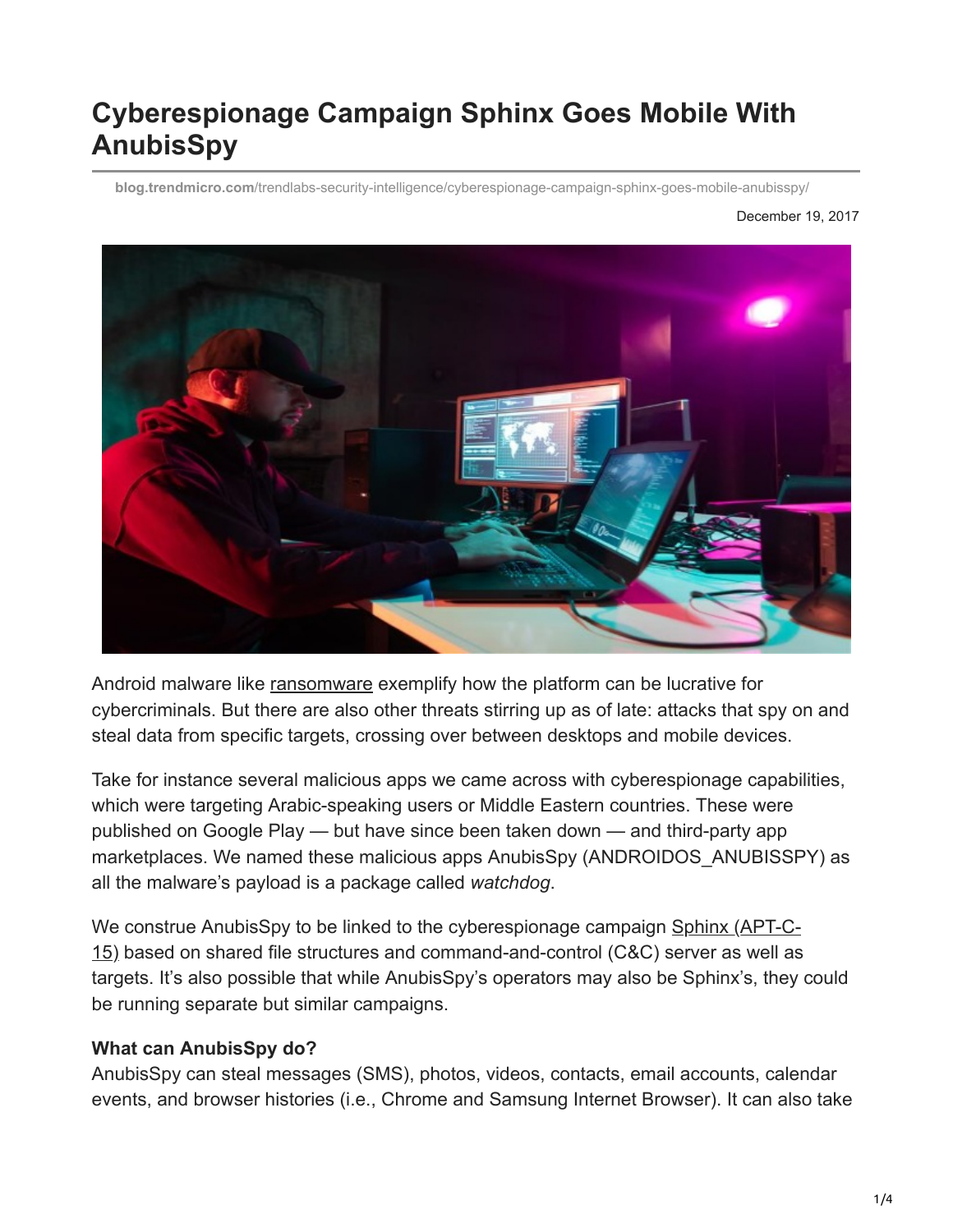screenshots and record audio, including calls. It can spy on the victim through apps installed on the device, a list of which is in its configuration file that can be updated. This includes Skype, WhatsApp, Facebook, and Twitter, among others.

After the data are collected, they are encrypted and sent to the (C&C) server. AnubisSpy can also self-destruct to cover its tracks. It can run commands and delete files on the device, as well as install and uninstall Android Application Packages (APKs).

AnubisSpy has several modules, each of which has a separate role. AnubisSpy's code is well constructed, indicating the developer/s' know-how. Below is a visualization of the modules:

# *[F](http://blog.trendmicro.com/content/dam/trendmicro/global/en/migrated/security-intelligence-migration-spreadsheet/trendlabs-security-intelligence/2017/12/anubisspy-1.jpg)igure 1: Structure of AnubisSpy's modules*

## **How is AnubisSpy related to Sphinx?**

Sphinx reportedly uses the [watering hole](https://www.trendmicro.com/vinfo/tmr/?/us/threat-encyclopedia/web-attack/137/watering-hole-101) technique via social media sites to deliver its payloads — mainly a customized version of  $\frac{n}{RAT}$ . The Sphinx campaign operators cloaked the malware with icons of legitimate applications to dupe recipients into clicking them. Sphinx was active between June 2014 and November 2015, but timestamps of the malware indicate the attacks started as early as 2011.

A simple WHOIS query of AnubisSpy's C&C server showed it abused a legitimate managed hosting service provider in Belize. We correlated the AnubisSpy variants to Sphinx's desktop/PC-targeting malware through the following:

- Shared C&C server, 86[.]105[.]18[.]107
- Shared technique of decrypting JSON files, and similarity between the file structures of AnubisSpy and Sphinx's malware
- Similar targets (highly concentrated in Middle Eastern countries)

# D

# *Figure 2: Comparison of file structure in Sphinx's desktop/PC-targeting malware (left) and AnubisSpy (right)*

These apps were all written in Arabic and, in one way or another, related to something in Egypt (i.e., spoofing an Egypt-based TV program and using news/stories in the Middle East) regardless of the labels and objects in the apps. Our coordination with Google also revealed that these apps were installed across a handful of countries in the Middle East.

## **Was AnubisSpy actively distributed?**

We analyzed seven apps that were actually AnubisSpy. These were signed with the same fake Google certificates. We found two more apps created by the same developer, but they had no espionage-related codes; we think they were made as experimental projects. Based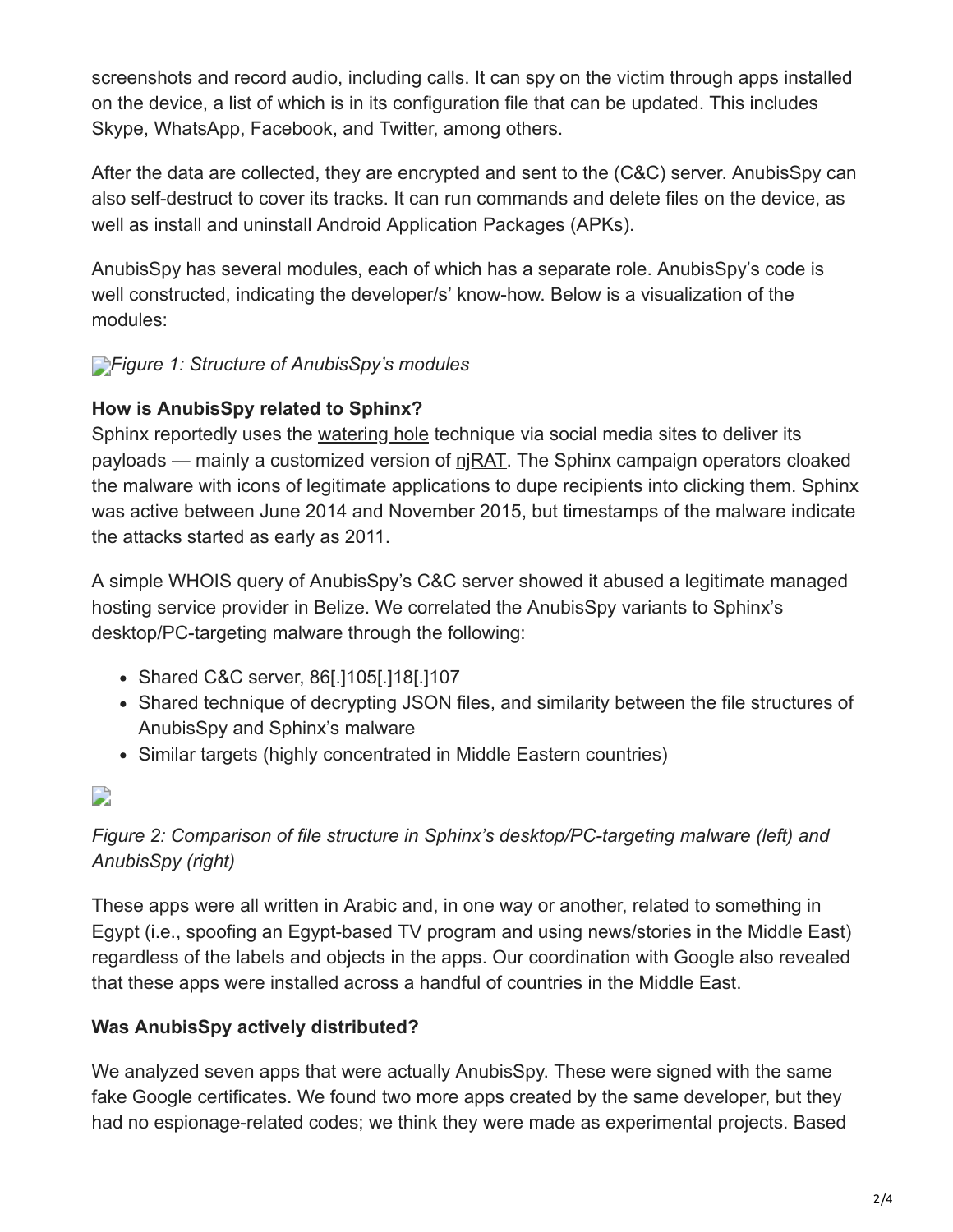on hardcoded strings in the Agent Version, the malicious apps were developed as early as April 2015. Timestamps indicate that the earliest sample was signed on June 2015; the latest variant was signed on May 2017.

AnubisSpy wasn't only published on Google Play. We also found versions of it in third-party app marketplaces, most likely as a way to expand the malware's reach. The apps mainly used Middle East-based news and sociopolitical themes as social engineering hooks and abused social media to further proliferate. Versions of AnubisSpy posed as social news, promotional, healthcare, and entertainment apps.

## **What does AnubisSpy mean to the mobile landscape?**

Persistent and furtive spyware is an underrated problem for the mobile platform. While cyberespionage campaigns on mobile devices may be few and far between compared to ones for desktops or PCs, AnubisSpy proves that they do indeed occur, and may have been more active than initially thought. Will mobile become cyberespionage's main frontier? It won't be a surprise given mobile platform's [increasing ubiquity](https://www.gartner.com/newsroom/id/3725117), especially in workplaces.

[Beyond its effects, AnubisSpy also highlights the significance of proactively securing mobile](https://www.trendmicro.com/vinfo/tmr/?/us/security/news/mobile-safety/best-practices-securing-your-mobile-device) devices, particularly if they're on **BYOD** programs and used to access sensitive data. Enforcing the principle of least privilege and implementing an app reputation system are just some of the best practices that can help mitigate threats.

We disclosed our findings to Google on October 12 and worked with Google on further analyzing the AnubisSpy-related apps. Updates were also made to [Google Play Protect](https://www.android.com/play-protect/) to take appropriate action against those apps that have been verified as in violation of Google Play policy. An in-depth technical analysis of AnubisSpy, along with indicators of compromise, is in this **[technical brief](https://documents.trendmicro.com/assets/tech-brief-cyberespionage-campaign-sphinx-goes-mobile-with-anubisspy.pdf)**.

# **Trend Micro Solutions**

End users and enterprises can also benefit from multilayered mobile security solutions such as Trend Micro™ [Mobile Security](http://blog.trendmicro.com/en_us/forHome/products/mobile-security.html) which is also available on Google Play. For organizations, Trend Micro™ [Mobile Security for Enterprise](http://blog.trendmicro.com/en_us/business/products/user-protection/sps/mobile.html) provides device, compliance and application management, data protection, and configuration provisioning, as well as protects devices from attacks that leverage vulnerabilities, preventing unauthorized access to apps, as well as detecting and blocking malware and fraudulent websites.

Trend Micro's [Mobile App Reputation Service](https://mars.trendmicro.com/) (MARS) covers Android and iOS threats using leading sandbox and machine learning technologies. It can protect users against malware, zero-day and known exploits, privacy leaks, and application vulnerability.

## **Malware**